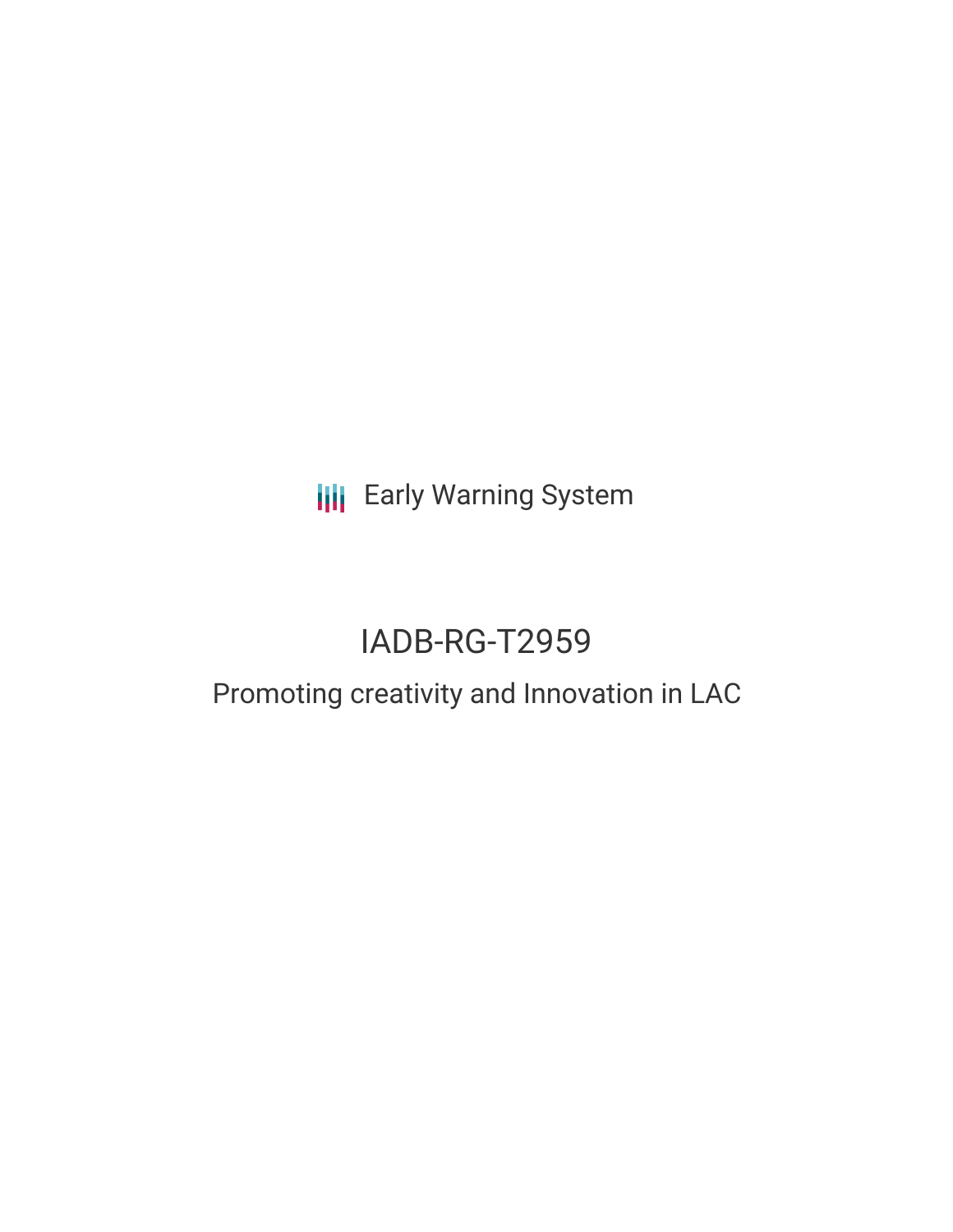

### **Quick Facts**

| <b>Financial Institutions</b>  | Inter-American Development Bank (IADB)    |
|--------------------------------|-------------------------------------------|
| <b>Status</b>                  | Active                                    |
| <b>Bank Risk Rating</b>        | C                                         |
| <b>Voting Date</b>             | 2017-07-28                                |
| <b>Sectors</b>                 | Law and Government, Technical Cooperation |
| <b>Investment Type(s)</b>      | Grant                                     |
| <b>Investment Amount (USD)</b> | $$0.40$ million                           |
| <b>Project Cost (USD)</b>      | $$0.40$ million                           |
|                                |                                           |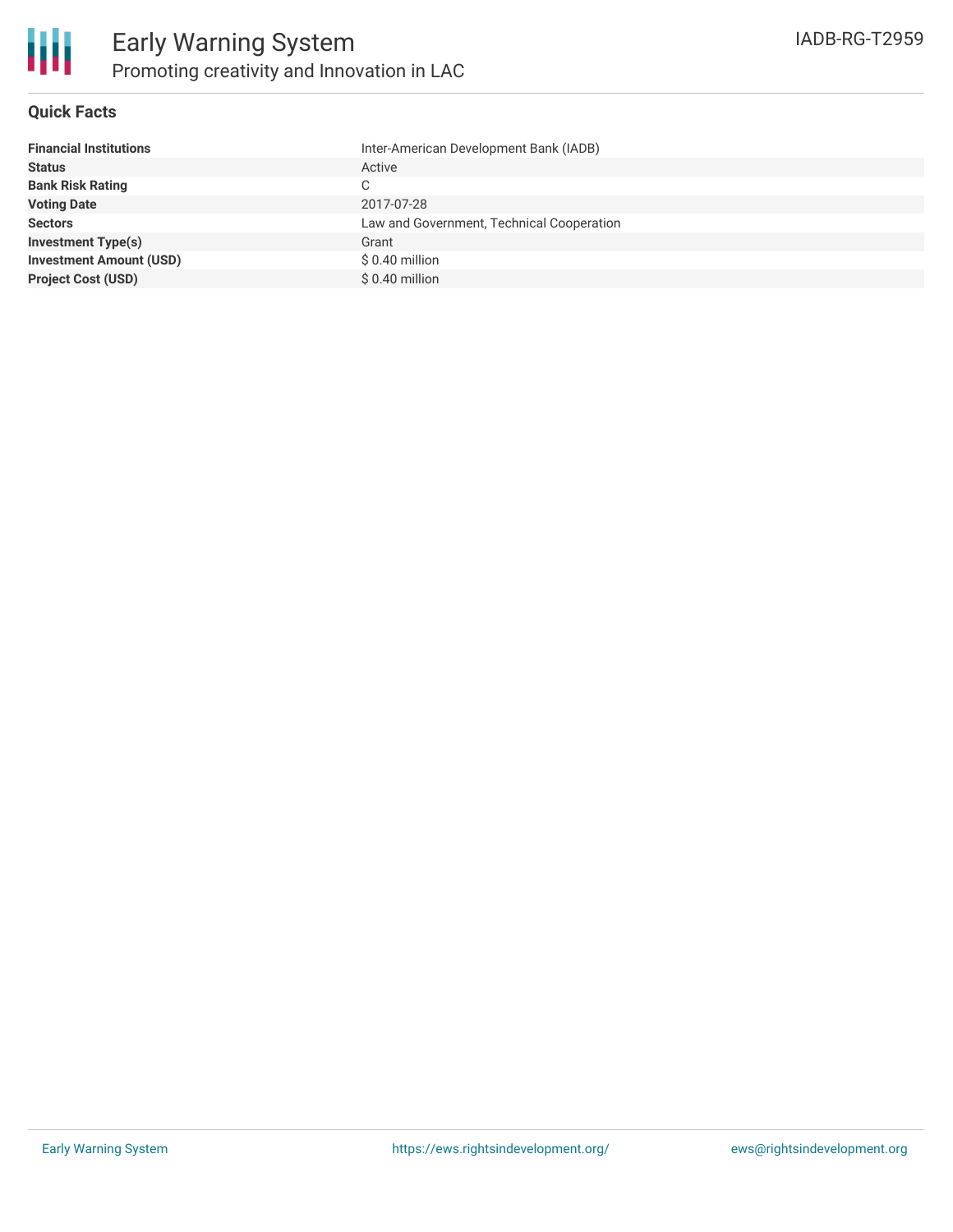

### **Project Description**

#### IDB: SCIENCE AND TECHNOLOGY-STI POLICY & INSTITUTIONS

"The general objective of this TC is to enhance the capacity of LAC policy-makers to design, implement, monitor and evaluate policies aimed to promoting the development of the creative economy in the region. This will be obtained through three specific objectives: 1) the definition and generation of statistical information and related analytical knowledge products based on LAC; 2) the strengthening of the regional creative ecosystem, through activities of knowledge generation, capacity building and regional dialogue; 3) the promotion of human capital formation in creative activities through the design, implementation and evaluation of a pilot program aimed at improving entrepreneurship skills in the creative economy."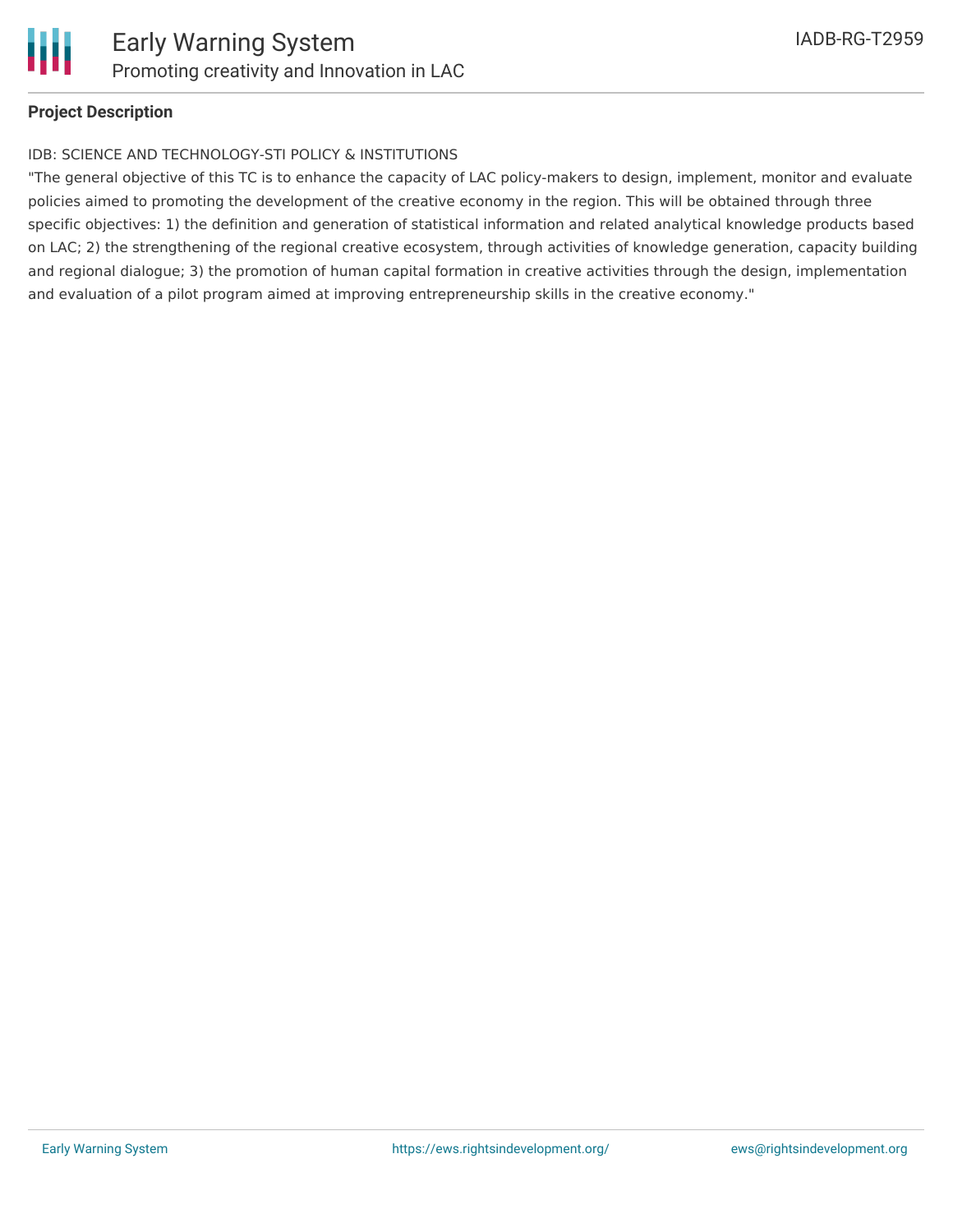

### Early Warning System Promoting creativity and Innovation in LAC

### **Investment Description**

• Inter-American Development Bank (IADB)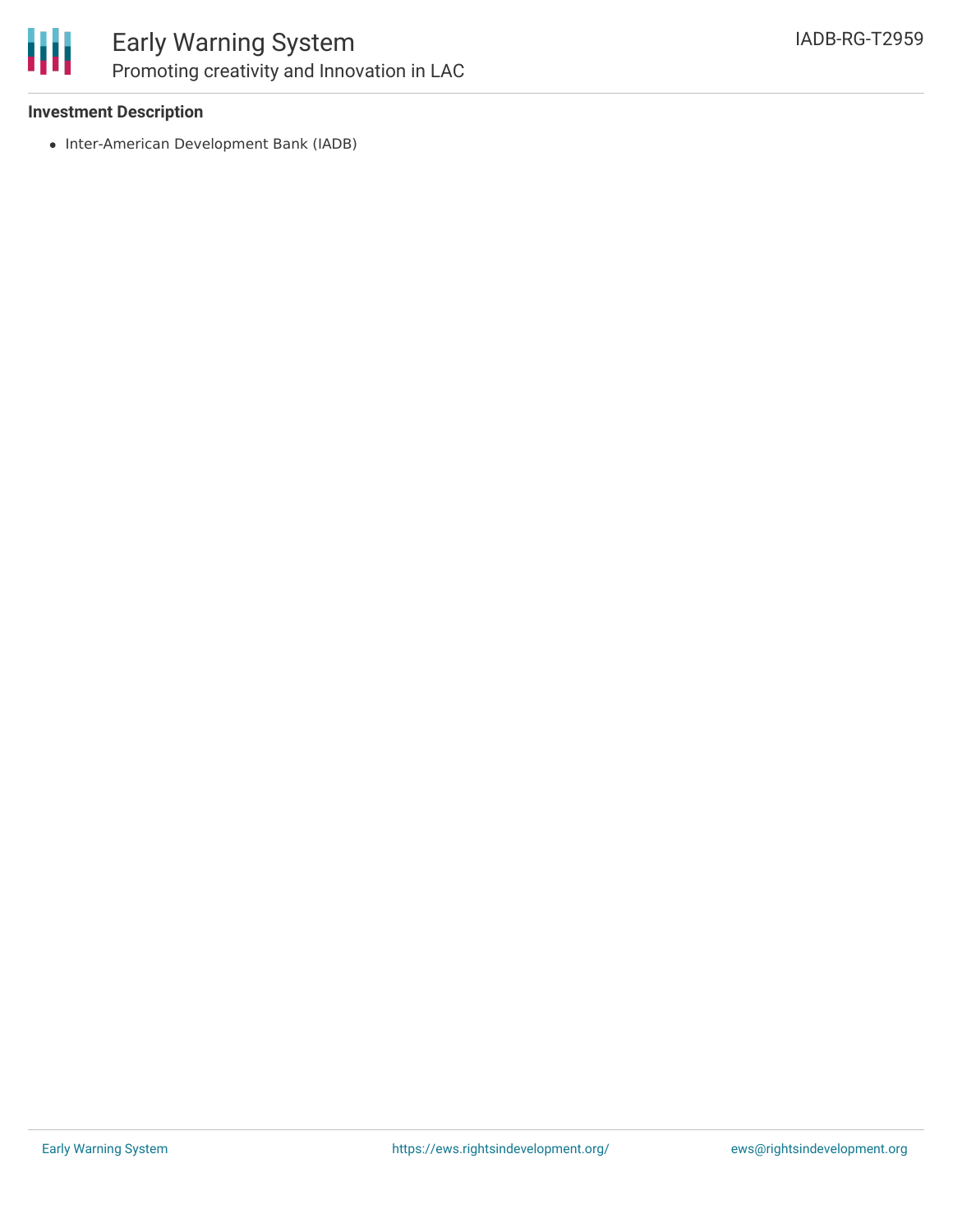

### **Contact Information**

ACCOUNTABILITY MECHANISM OF IADB

The Independent Consultation and Investigation Mechanism (MICI) is the independent complaint mechanism and fact-finding body for people who have been or are likely to be adversely affected by an Inter-American Development Bank (IDB) or Inter-American Investment Corporation (IIC)-funded project. If you submit a complaint to MICI, they may assist you in addressing the problems you raised through a dispute-resolution process with those implementing the project and/or through an investigation to assess whether the IDB or IIC is following its own policies for preventing or mitigating harm to people or the environment. You can submit a complaint by sending an email to MICI@iadb.org. You can learn more about the MICI and how to file a complaint at http://www.iadb.org/en/mici/mici,1752.html (in English) or http://www.iadb.org/es/mici/mici,1752.html (Spanish).